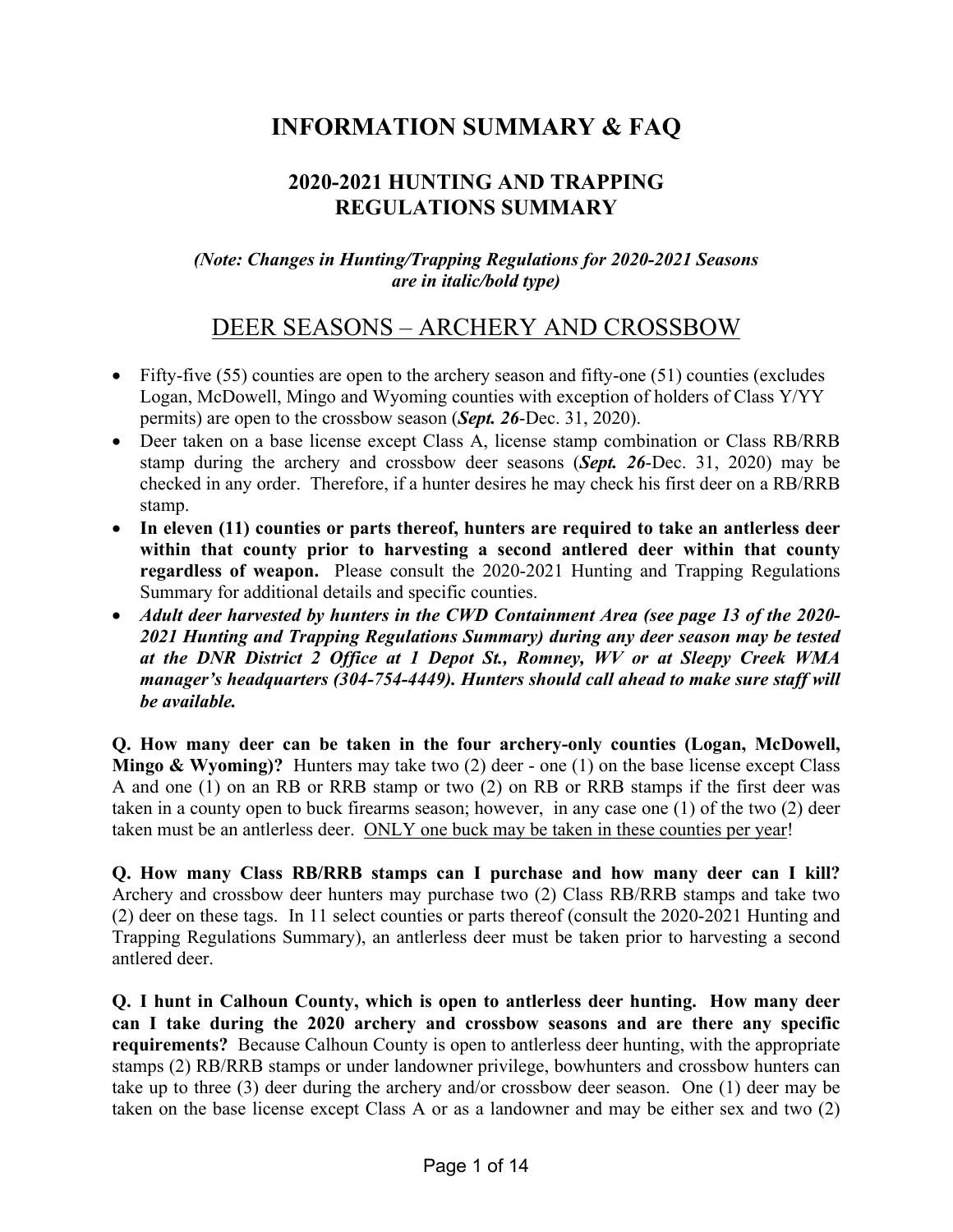deer may be taken on RB/RRB stamps. **Before you can take your second buck on the RB or RRB stamps or as a landowner using those privileges, you must kill and check in an antlerless deer from Calhoun County.**

**Q. Can a hunter substitute a crossbow for a bow during the deer archery season?** Technically no; however, the archery and crossbow seasons run concurrently and license requirements are the same for both seasons. Deer of either sex may be hunted statewide with a bow or crossbow during the archery and crossbow seasons, except that crossbows are not permitted in Logan, McDowell, Mingo and Wyoming counties, except by the holders of Class Y/YY permits.

**Q. Can I use a bow or crossbow to hunt on the Bright McCausland Homestead Wildlife Management Area?** No, this area is closed to Archery and Crossbow hunting of ANY kind.

### DEER SEASONS – MUZZLELOADER

- **The seven-day muzzleloader deer season will be open December 14-***20***, 2020).**
- *Muzzleloader deer season now includes the Sunday closing day.*
- **Eleven (11) counties or parts thereof** are open to seven days of either sex muzzleloader hunting during the **Dec. 14-***20***, 2020** season on the base license except Class A and the RM/RRM stamps or landowner privilege provided that an antlerless deer is harvested in that county and checked in before a second antlered deer within that county is harvested regardless of weapon.
- **Forty-five (45) counties or parts thereof** are open to seven days of either sex muzzleloader hunting during the **Dec. 14-***20***, 2020** season on both the base license except Class A and the RM/RRM stamps or landowner privilege.
- **Five (5) counties or parts thereof** are open to seven days antlered deer only muzzleloader hunting during the **Dec. 14-***20***, 2020** season on both the base license except Class A and the RM/RRM stamps or landowner privilege.
- **The Four (4)** southern counties (Logan, McDowell, Mingo and Wyoming) are closed to Muzzleloader hunting.
- Deer taken on a base license except Class A, license stamp combination or Class RM/RRM stamp during the muzzleloader season may be checked in any order. Therefore, if a hunter desires he may check his first deer on a RM/RRM stamp.
- *Adult deer harvested by hunters in the CWD Containment Area (see page 13 of the 2020- 2021 Hunting and Trapping Regulations Summary) during any deer season may be tested at the DNR District 2 Office at 1 Depot St., Romney, WV or at Sleepy Creek WMA manager's headquarters (304-754-4449). Hunters should call ahead to make sure staff will be available.*
- **Q. Are scopes allowed on muzzleloaders during the muzzleloader season?** Yes, but not during the Mountaineer Heritage Season.

**Q. Is there a special bucks-only muzzleloader deer season on Hillcrest WMA and Wilson Cove Area in lieu of the traditional buck firearm deer season?** Yes. The traditional buck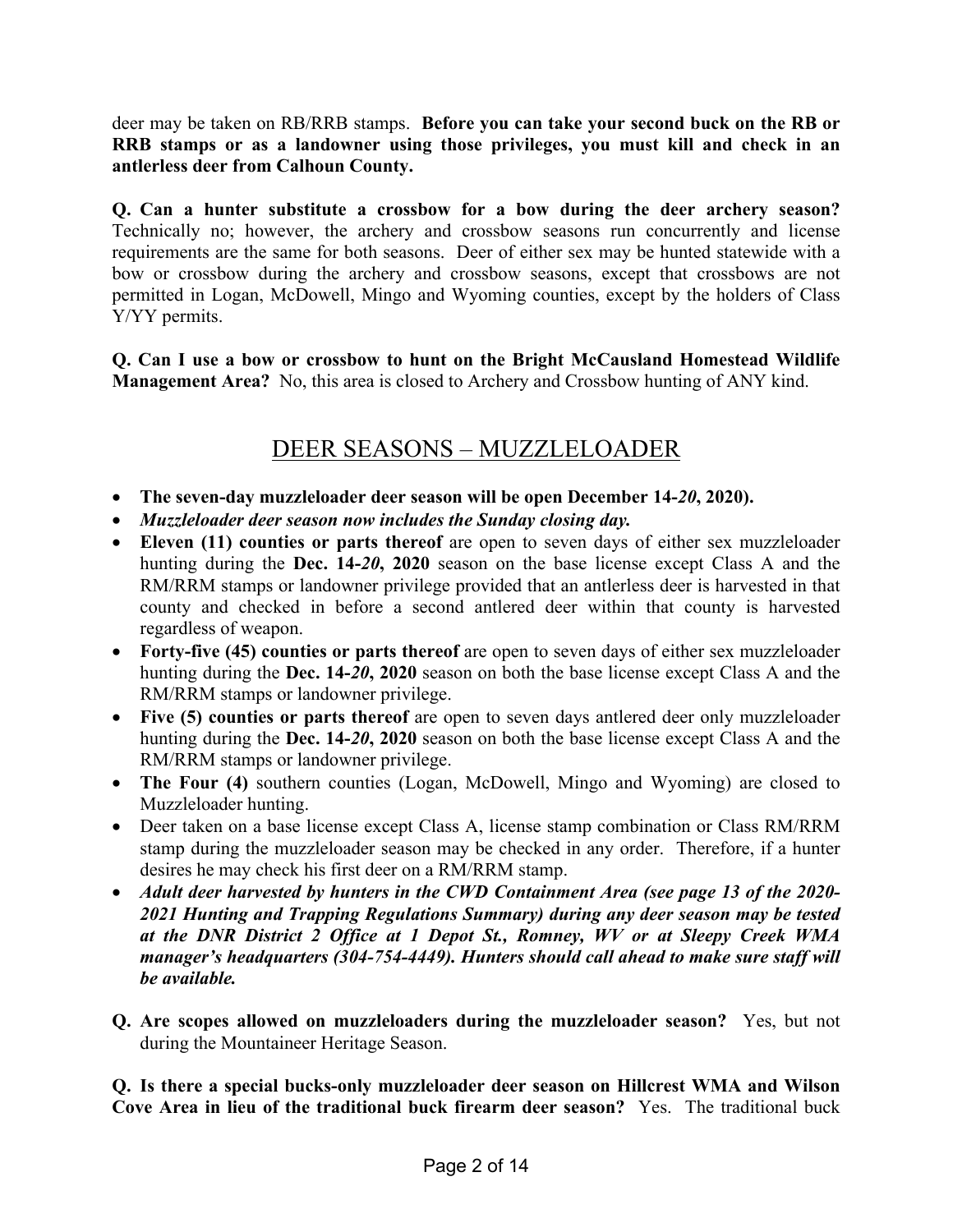firearms hunting season on these areas is closed. Instead, there will be a special buck muzzleloader season **Nov. 23 -** *Dec. 6***, 2020**. The bag limit for antlered deer is one (1) for all seasons combined.

**Q. After taking a buck with a muzzleloader on the Hillcrest WMA during muzzleloader season (Nov. 23 -** *Dec. 6***, 2020) can I harvest an additional deer with my muzzleloader on an RG/RRG stamp?** No. The RG/RRG stamp is not valid for taking a deer during the muzzleloader season. Hillcrest WMA and Wilson Cove Area have an antlered deer bag limit of one (1).

**Q. Does a nonresident hunter, possessing a Class E license need a muzzleloader deer hunting stamp (Class VV) in order to participate during the muzzleloader season for bucks in the Wilson Cove SA or Hillcrest WMA?** Yes.

**Q. Where is the Wilson Cove special muzzleloader area?** Wilson Cove Area is located in Hardy County on the George Washington National Forest, Wardensville WMA. It is located at the head of Waites Run, approximately 6 miles South of Wardensville following State Route 5/1.

**Q. Can I hunt antlerless deer during the antlerless deer season on the Wilson Cove SA or Hillcrest WMA using a conventional rifle?** Yes, except for the early special muzzleloader season (**Nov. 23 -** *Dec. 6***, 2020**) when deer may only be hunted with a muzzleloader or crossbow. You must have a valid Class N/NN stamp. **Hillcrest WMA is limited antlerless season permits and requires prior application.**

**Q. After taking a buck with a muzzleloader in the Wilson Cove SA or Hillcrest WMA during the muzzleloader season (Nov. 23 -** *Dec. 6***, 2020), can I take part in the late muzzleloader season for deer of either sex?** Yes, provided you do not hunt antlered deer (The bag limit for antlered deer is one (1) for all seasons combined). You must hunt in an area where either sex hunting is permitted on the RM/RRM stamp and have an unfilled RM/RRM stamp.

### DEER SEASONS – ANTLERLESS

- **The antlerless deer season is open on private and public lands Oct. 22-***25***, Nov. 23 –** *Dec. 6***, Dec. 10-***13* **and Dec. 28-31, 2020.**
- *The antlerless deer season now includes Sunday closing days.*
- **Fifty-one (51) counties or parts thereof** are open to antlerless deer hunting **Oct. 22-***25***, Nov. 23 -** *Dec. 6***, Dec. 10-***13* **and Dec. 28-31, 2020** on private and public lands.
- **Eleven (11) counties or parts thereof** are open to antlerless hunting in which three (3) antlerless deer may be taken on Class N/NN stamps. A Class N/NN stamp is required for each deer taken. **In these counties, all deer hunters are required to take an antlerless deer during any season prior to pursuing a second buck in that county**.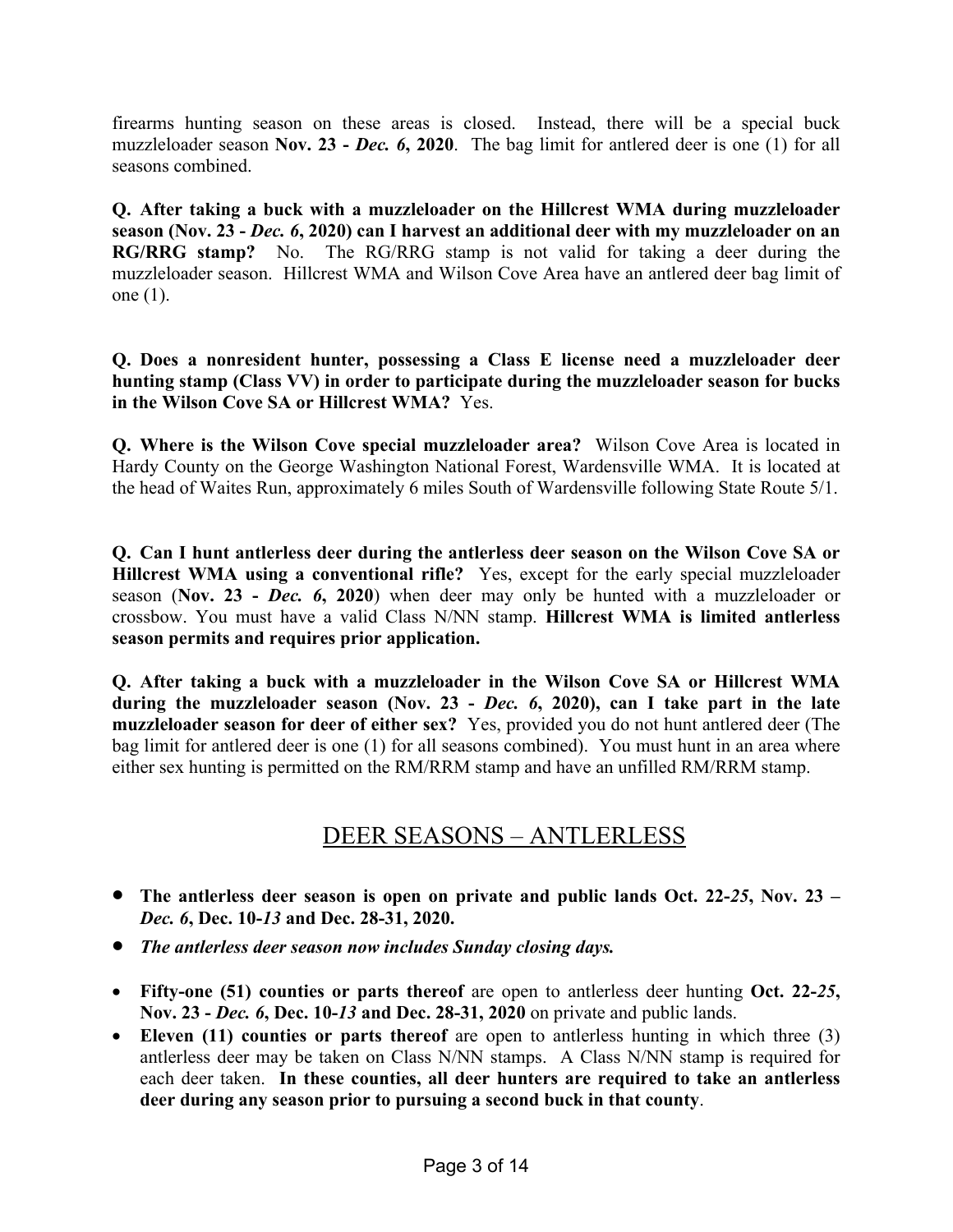- *Seventeen (17) counties or parts thereof* are open to antlerless hunting in which three (3) antlerless deer may be taken on Class N/NN stamps with the above special regulation not required. A Class N/NN stamp is required for each deer taken.
- *Eighteen (18) counties or parts thereof* are open to antlerless hunting in which one (1) antlerless deer may be taken on Class N/NN stamps*.* A Class N/NN stamp is required for each deer taken.
- *Seven (7) counties or parts thereof, one (1) wildlife management areas and five (5) state forests* are open to antlerless deer hunting (prior application required) in which one *(1)*  antlerless deer may be taken on a Class N stamp. Limited permit counties and/or public lands are open to both residents and non-residents*.*
- *Special CWD Containment Area regulation - All adult deer harvested by hunters on Nov. 23 and 24, 2020 in Hardy County are required to be brought to a designated CWD sampling station for carcass examination and sampling. For additional information please consult page 12 of the 2020-2021 Hunting and Trapping Regulations Summary.*
- *Adult deer harvested by hunters in the CWD Containment Area (see page 13 of the 2020- 2021 Hunting and Trapping Regulations Summary) during any deer season may be tested at the DNR District 2 Office at 1 Depot St., Romney, WV or at Sleepy Creek WMA manger's headquarters (304-754-4449). Hunters should call ahead to make sure staff will be available.*

**Antlerless Deer Season** will be open on **private and public land (Oct. 22-***25***, Nov. 23 –** *Dec. 6***, Dec. 10-***13* **and Dec. 28-31, 2020) in 51 counties or portions thereof***. Resident and nonresident hunters will need to apply for a limited number of antlerless Class N/NN permits for seven (7) counties or parts thereof, one (1) wildlife management area and five (5) state forests.*  Hunters hunting on a wildlife management area, state forest or county with limited permits must have been selected and issued an eligibility card in addition to the Class N stamp to hunt on the wildlife management area, state forest or county specified on the eligibility card. This is not a hunter's choice season in the counties where the antlerless deer season and the buck firearms season are open at the same time. To hunt antlerless deer a valid Class N/NN stamp is required for all hunters regardless of age except for resident tenants (residing on the property), resident landowners and their resident children hunting on their own land or land of their resident parents and resident parents hunting antlerless deer on their resident children's land; and holders of a Class DT license.

**Class N/NN Antlerless Deer Stamps** *–* These stamps are not county specific.

**Q. Do I need a Class N/NN stamp to hunt antlerless deer during the buck firearms season?** Yes. Unless you are exempt from having to purchase one (i.e., resident landowner).

**Q. Can I purchase more than one Class N/NN stamp and do I have to purchase it before the antlerless deer season?** A hunter may purchase more than one (1) Class N/NN stamp for the season and counties open to antlerless deer hunting. Only one (1) deer may be taken per Class N/NN stamp. Class N/NN stamps may be purchased anytime.

**Q. Can a nine-year-old hunter hunt antlerless deer during the regular antlerless deer season?** All hunters participating in the antlerless deer season regardless of age (with the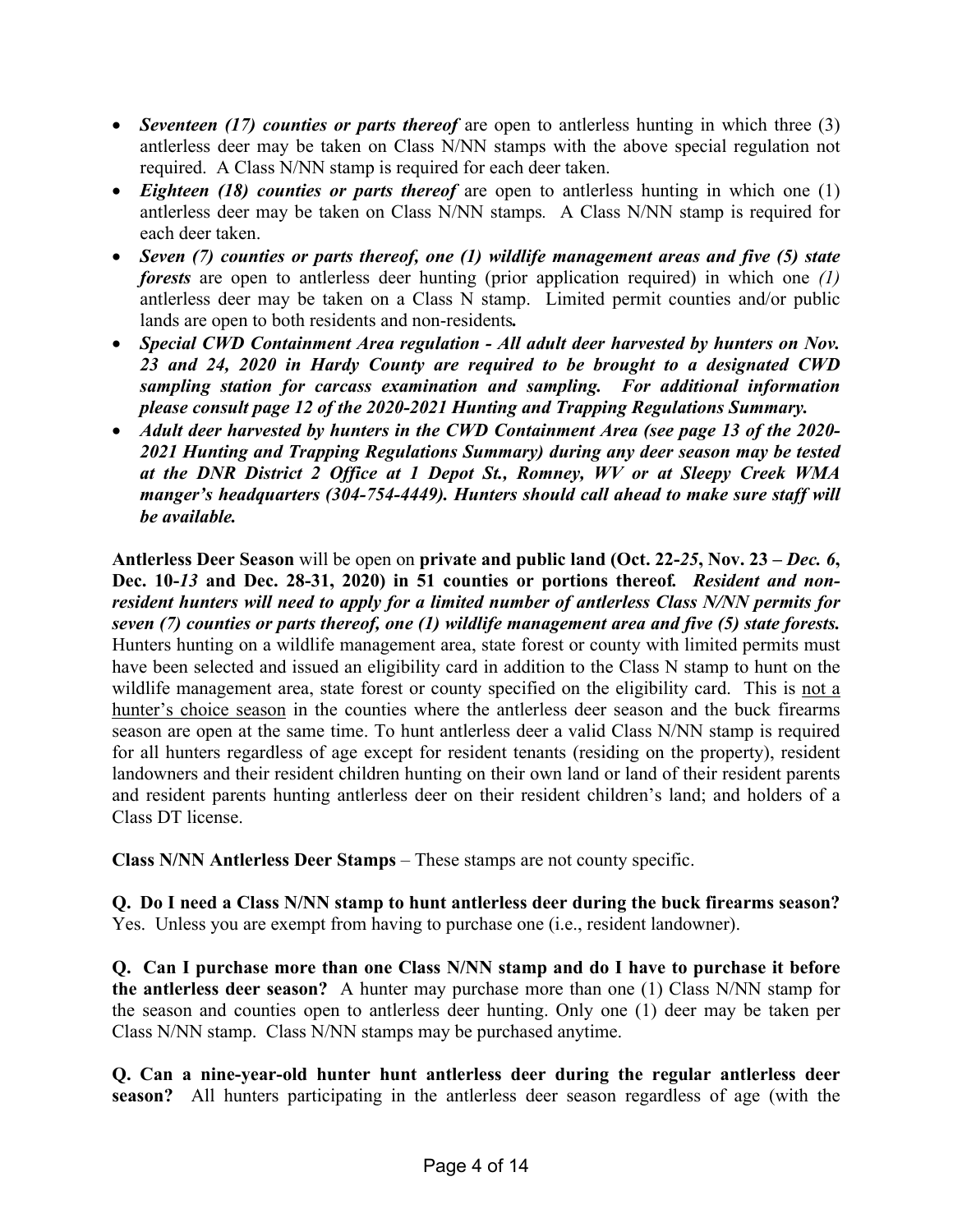exception of landowner privilege) are required to purchase a Class N stamp. However, a youth hunter can now purchase a Class N/NN stamp (which is not a base license) without having to fulfill the hunter education requirement (i.e. law was changed in 2012 which states that no base hunting license [e.g. Class X, XJ, E, etc.] may be issued to a person born on or after Jan. 1, 1975, without taking a hunter education course).

### DEER SEASONS – BUCK FIREARMS

- Fifty-one (51) counties are open to buck firearms season (**Nov. 23 -** *Dec. 6,* **2020**). Logan, Mingo, McDowell and Wyoming counties are closed.
- *The Buck Firearms Season now includes the Sunday closing day of Dec. 6, 2020.*
- Class RG/RRG Stamps *-* The Class RG/RRG stamps can only be used to take an additional antlered deer in buck firearms season. Bucks taken on a base license except Class A, license stamp combination or Class RG/RRG stamp may be checked in any order. Therefore, if a hunter desires he may check his first buck on a RG/RRG stamp.
- In **eleven (11) counties or parts thereof**, buck firearms season hunters are required to take an antlerless deer during any legal deer season prior to harvesting a second antlered deer. If a hunter in one of these counties kills a buck during archery season and fails to kill an antlerless deer before the opening day of Buck Firearms Season, they are prohibited from buck hunting until they kill and check in an antlerless deer in that county. Please consult hunting and trapping regulations summary for additional details and specific counties (page 14).
- *Special CWD Containment Area regulation - All adult deer harvested by hunters on Nov. 23 and 24, 2020 in Hardy County are required to be brought to a designated CWD sampling station for carcass examination and sampling. For additional information please consult page 12 of the 2020-2021 Hunting and Trapping Regulations Summary.*
- *Adult deer harvested by hunters in the CWD Containment Area (see page 13 of the 2020- 2021 Hunting and Trapping Regulations Summary) during any deer season may be tested at the DNR District 2 Office at 1 Depot St., Romney, WV or at Sleepy Creek WMA manager's headquarters (304-754-4449). Hunters should call ahead to make sure staff will be available.*

**Q. During buck firearms season can a hunter substitute a bow or a crossbow for a firearm without holding an archery license?** Yes. A bow or a crossbow can be substituted for a gun during any firearms season except only a crossbow, not a bow, can be substituted during the muzzleloader deer season. Bow and crossbow hunters during any firearm deer season must wear 400 sq. in. of blaze orange clothing.

**Q. If a hunter harvests a buck on the first day of the buck firearms season on private land in one of the 51 counties or parts thereof open to antlerless deer hunting, can I use my RG or RRG to take an antlerless deer on the second day?** No. The Class RG or RRG stamp is only valid for taking a buck during the buck firearms season. A Class N/NN stamp is required for taking an antlerless deer during the antlerless season.

**Q. Can an RG/RRG stamp be used in any county with an antlerless deer season for an**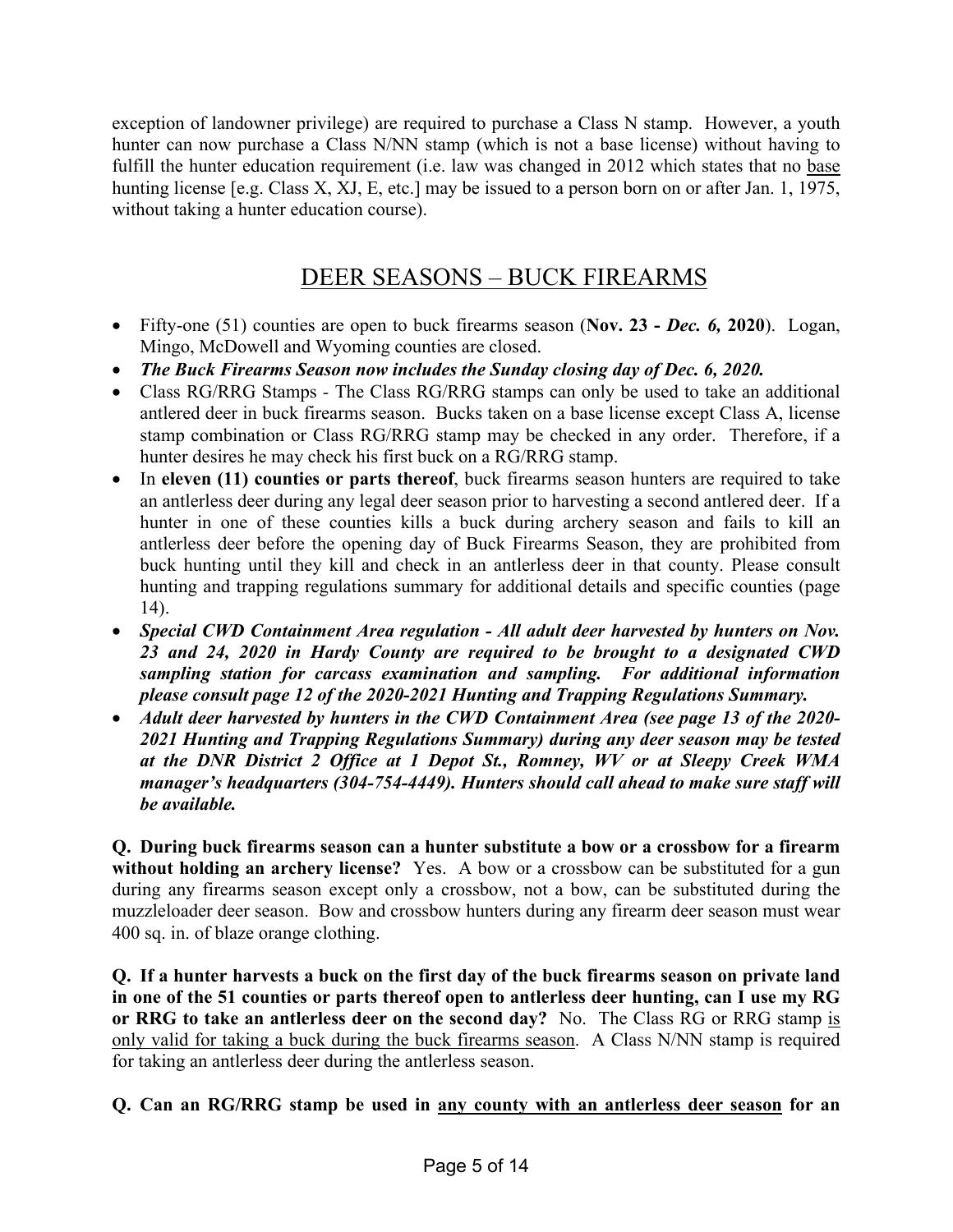**additional antlerless deer?** No. The RG/RRG stamps are only valid during the buck firearms season for the taking of antlered deer.

**Q. Are all buck firearms season days "either sex" or "hunter's choice"?** No. Hunters must possess a valid Class N/NN stamp to hunt antlerless deer.

### DEER SEASONS – YOUTH/CLASS Q/CLASS XS ANTLERLESS DEER SEASON

- Fifty-one (51) counties are open on **October 17-18** and December 26-27, 2020 to the Youth/Class Q/Class XS antlerless deer season. Logan, Mingo, McDowell and Wyoming counties are closed. In addition, all public lands within these 51 counties are open to this season.
- Season is open to youths (ages 8 to 17), Class Q/QQ license holders and Class XS license holders.

### DEER SEASONS – URBAN ARCHERY/CROSSBOW DEER SEASON

- Approved homeowners' associations, incorporated cities, towns and villages may participate in the **Split** urban deer archery/crossbow season which runs from **Sept.** *5***- Dec. 31, 2020 and January** *11-31***, 2021***.*
- The season bag limit is seven  $(7)$  deer of which no more than two  $(2)$  may be antlered and the first deer must be antlerless.

**Q. Can a hunter be participating in the urban archery/crossbow deer season harvest two (2) deer per day?** Yes, unless the hunt regulations developed by the municipality prohibit the taking of two (2) deer per day. Hunters should consult the municipality regulations for additional information.

**Q. Are crossbows permitted for use in the urban archery/crossbow deer season?** During the May, 2015 Natural Resources Commission meeting, the Commission approved crossbows for use during this special season. However, hunters participating in this special season should consult the municipality regulations for additional information to make sure they are permitted by the regulations developed by the city governing body.

# *SPECIAL DEER HUNTS*

• *State Park Hunts: Special deer hunts will be held on the following state parks: Beech Fork, Cacapon Resort and Pipestem Resort State Parks on November 2-4 and 9-11, 2020; Canaan Valley Resort State Park on October 26-28 and November 2-4, 2020;*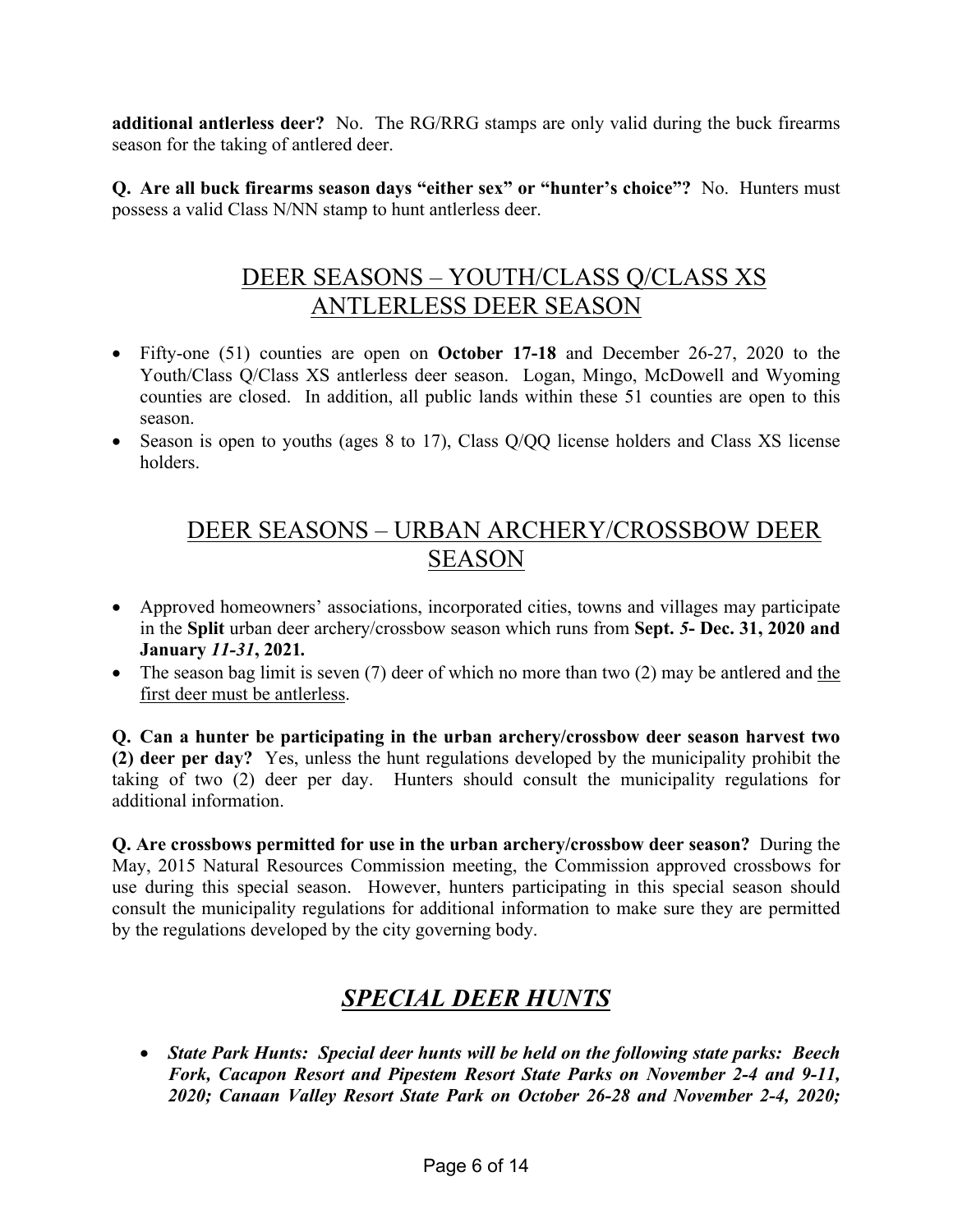*North Bend State Park on October 26-28 and November 9-11, 2020; Twin Falls Resort State Park on November 2-4, 2020.*

### GENERAL DEER INFORMATION

**Older-Aged Deer Management Areas** *–* Beech Fork Lake, Bluestone Lake, Burnsville Lake, McClintic and Little Kanawha River Wildlife Management Areas, and Calvin Price and Coopers Rock State Forests have been designated older aged deer management areas and feeding and baiting for deer and other wildlife is prohibited. All antlered deer taken must have a minimum outside antler spread of 14 inches. The annual antlered deer bag limit is one (1) for archery, crossbow and firearms seasons combined.

**Antlered Deer Annual Bag Limit** *–* No more than three (3) antlered deer (bucks) may be taken during the year in all seasons combined with appropriate licenses.

**Q. What is the daily bag limit for deer?** The daily bag limit for deer was increased in 2013, and up to two (2) deer may be taken per day (not to exceed the season bag limit), but only one (1) antlered deer may be taken in a day.

**Q. If a hunter harvests two deer in a day, does the first deer have to be electronically registered prior to pursuing the second deer?** No. The first deer does not have to be electronically registered prior to harvesting the second deer. However, all deer legally taken must be electronically registered and legally tagged prior to hunting during a subsequent day.

**Q. What is a CWD Containment Area and where is it located?** A "CWD Containment Area" is an area designated by the Director of the Division of Natural Resources where deer have been found, or are near, to animals being infected with chronic wasting disease (CWD). The purpose of a containment area is to manage, control, eradicate and/or prevent the spread of the disease. The CWD Containment Area includes all of Berkeley, Hampshire, Hardy, Mineral and Morgan (carcass transport & baiting and feeding restrictions) and Grant, Jefferson counties (baiting and feeding restriction only).

**Q. Is baiting for deer legal?** Yes, with the following exceptions: baiting is prohibited in the CWD Containment Area; and *it is illegal to bait or feed any wildlife at any time on public lands*.

**Q. Can a crossbow be substituted for a gun during the buck firearms, muzzleloader or antlerless deer seasons?** Yes, however, crossbows are not permitted during the Mountaineer Heritage Season.

**Q. Which deer hunting stamps are required to be purchased prior to the season opening date?** The RB and RRB stamps are required to be purchased no later than **September 25, 2020**. RG and RRG stamps are required to be purchased no later than **Nov. 22, 2020**; and RM and RRM stamps are required to be purchased no later than **Dec. 13, 2020**). Antlerless deer stamps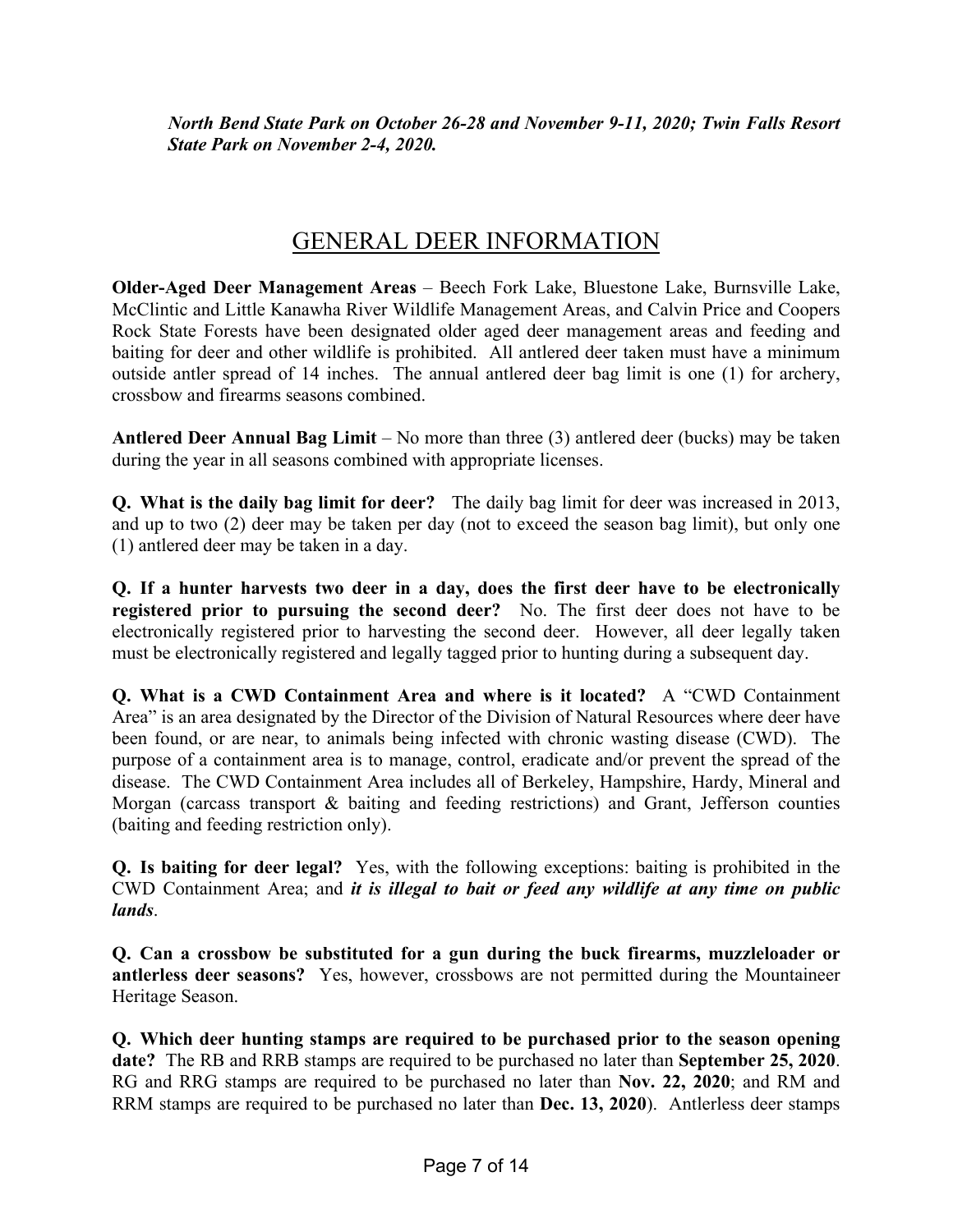(Class N or NN) may be purchased at any time.

### DEER AND BLACK BEAR MOUNTAINEER HERITAGE SEASONS/REGULATIONS

- The Mountaineer Heritage Season is **January** *14-17***, 2021** and is open statewide*.*
- One either sex deer and one bear may be taken during the Mountaineer Heritage Season.
- Percussion side lock rifle or pistol, flintlock rifle or pistol, long bow or recurve bow are legal weapons during the Mountaineer Heritage Season, except that only long and recurve bows are legal in Logan, McDowell, Mingo and Wyoming counties.

**Q. Can I use a muzzleloader during the Mountaineer Heritage season with a telescopic sight?** No, telescopic sights are not legal for use during this season.

**Q. Can I kill a buck or doe during the Mountaineer Heritage Season if I have already killed three bucks during the regular deer seasons?** In this case, would only be able to kill an antlerless deer during the Mountaineer Heritage Season. A hunter may take no more than three antlered deer during the regular deer seasons and the following Mountaineer Heritage Season.

**Q. Can I use a dog to bear hunt during the Mountaineer Heritage Season?** No, the use of dogs is not permitted to bear hunt during the Mountaineer Heritage Season, **except for the use of a leashed dog to track a mortally wounded deer or bear** (see page 7 of the 2020-2021 Hunting and Trapping Regulations Summary).

#### BLACK BEAR SEASONS/REGULATIONS

- Black bear archery and crossbow season is *Sept. 26 –* **December 31, 2020***.*
- **Black bear gun seasons** A special September and October bear firearms season and a bear firearms season running concurrent with the deer firearms season will again be in place for 2020. **There are no permit only counties for any bear firearms season in 2020.**  Additionally, a concurrent antlerless deer and bear season will take place on private and public land in **29** counties from **October 22-25**. Please consult the 2020-2021 Hunting and Trapping Regulations Summary for additional details.
- *Black bear gun season now includes Sunday closing days. Please consult the 2020-2021 Hunting and Trapping Regulations Summary for additional details.*
- **A legislative rule was approved during the 2016 legislative session which requires all successful bear hunters to submit a first premolar tooth to the DNR by January 31 of the year following the harvest.**
- **Q. As a WV resident, do I need any licenses to bear hunt on my own property?** No. But if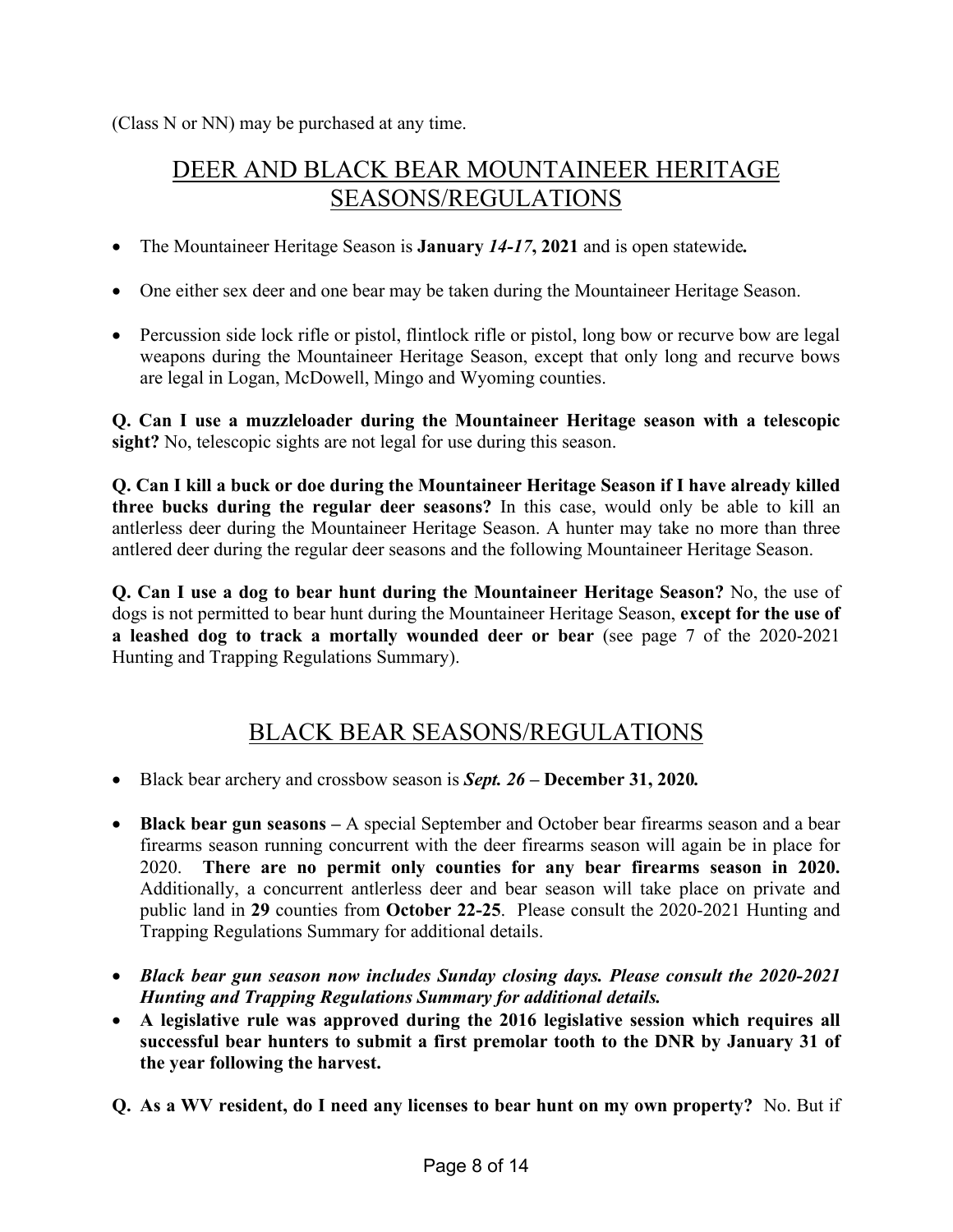you decide to hunt on your neighbor's property (private or public), you need the appropriate hunting licenses.

**Q. Is bear hunting legal during the antlerless and muzzleloader deer seasons in December?**  This depends on the county you want to hunt in, please check pages 38-39.

**Q. If I want to bear hunt on Nathaniel Mountain or Short Mountain WMAs***,* **am I required to apply for a permit?** No, the special permit season for bear dog hunters was discontinued in 2016.

**Q. What is the bag and season limits on black bears?** The daily bag limit is one (1) bear per day with a season bag limit of two (2) bears, provided at least one (1) bear comes from Boone, Fayette, Kanawha, Logan, McDowell, Mingo, Nicholas, Preston, Raleigh, or Wyoming counties.

**Q. Is it legal to hunt bears during the buck firearms season?** Yes, all 51 counties that are open to buck firearm hunting will have a bear season on both public and private land where prior application for a permit is not required. All bear hunters must possess a Bear Damage Stamp (DS) to hunt bears, except hunters exempt from having to purchase one, i.e., resident landowners.

### BEAR SEASONS – YOUTH/CLASS Q/CLASS XS BEAR SEASON

• *A special Youth/Class Q/Class XS bear season will be open Oct. 17-18, 2020 on public and private lands in the 51 counties open to firearms deer hunting season. The use of dogs is prohibited. See page 36 of the 2020-2021 Hunting and Trapping Regulations Summary.*

### WILD TURKEY – FALL SEASON/REGULATIONS

- Twenty-four (24) counties are open to a 1-week fall turkey season (*Oct. 10-18, 2020*).
- Seventeen (17) counties are open to a split two-week fall turkey season (*Oct.10-18 and Oct. 26-Nov. 1, 2020*).
- Fourteen (14) counties are open to a split four-week fall turkey season (*October 10-18 and Oct. 26 - Nov. 15, 2020*).
- *Fall wild turkey season now includes Sunday closing days. Please consult the 2020-2021 Hunting and Trapping Regulations Summary for additional details.*

**Q. Is the baiting for turkeys legal in WV during the spring or fall turkey season?** No. Baiting for turkeys in both the spring and fall hunting seasons is prohibited.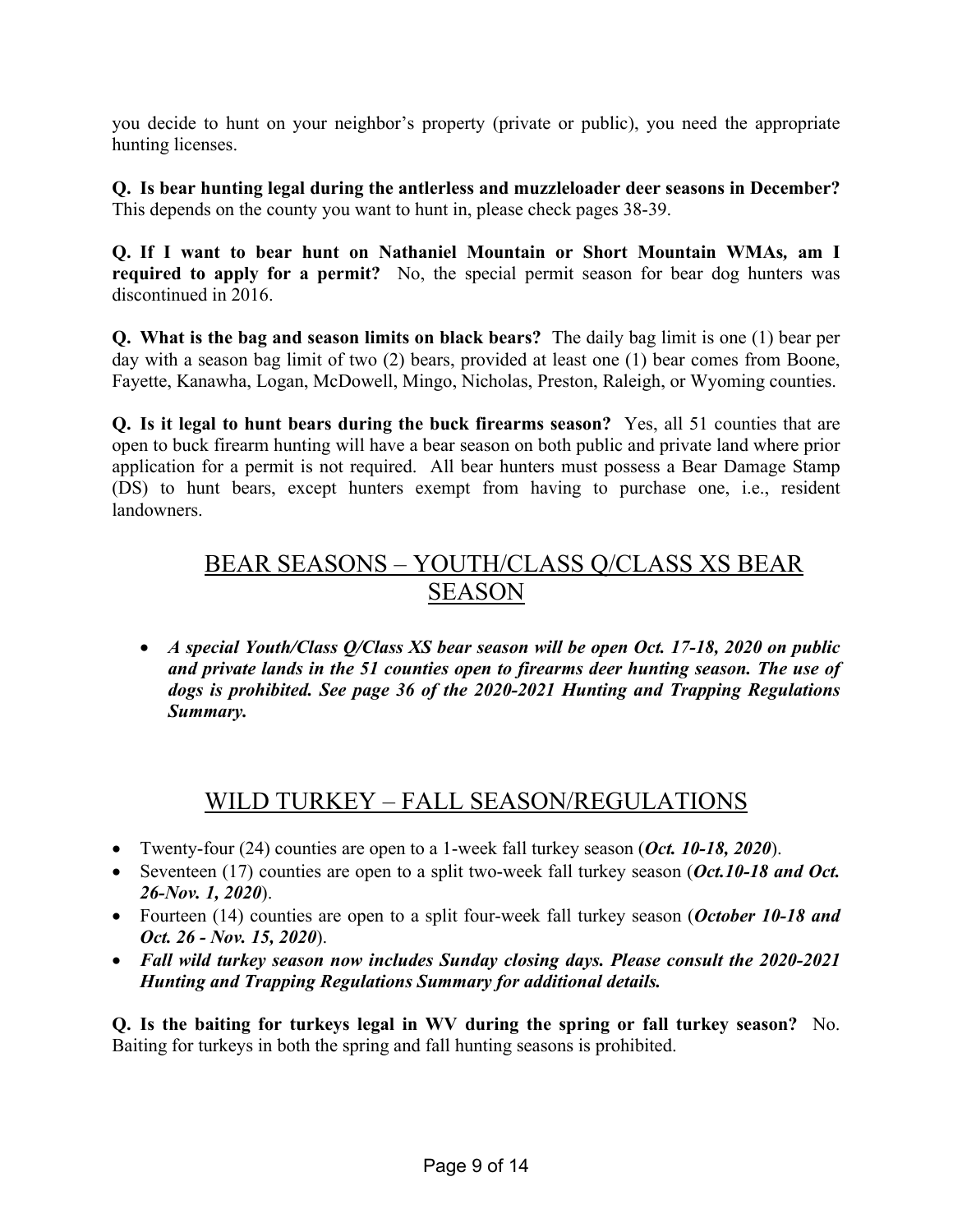## WILD TURKEY - SPRING SEASONS/REGULATIONS

- Statewide spring gobbler season from **April 19 -** *May 23***, 2021.** *The Spring Gobbler Season has been extended an additional 8 days and closes on a Sunday.*
- The youth spring gobbler season is **April 17 and 18, 2021** for hunters between the ages of 8 and 17.

**Q. Can rifles be used during the youth spring gobbler season?** No, only shotguns, *bows (arrows must have a point with at least two sharp-cutting edges measuring in excess of ¾ inch wide)* or crossbows are permitted. Shot size restrictions have been removed.

**Q. Can XS license holders participate in the youth spring gobbler season?** No. Class XS license holders are only permitted to hunt in the youth antlerless deer season, the Class XS license privilege does not apply to other youth seasons (e.g. youth spring gobbler season, youth small game season).

#### GENERAL HUNTING/TRAPPING INFORMATION – New in 2020

**A special Youth/Class Q/Class XS bear season will be open October 17 and 18 on public and private lands in the 51 counties open to a firearms deer hunting season. The use of dogs is prohibited during this season. See page 36 of the 2020-2021 Hunting and Trapping Regulations Summary.**

**Season dates and open counties for antlerless deer, fall turkey and black bear hunting seasons have changed, including Sunday closing days for Buck Firearms, Antlerless, Bear Firearms and Fall Wild Turkey seasons.**

**The youth squirrel season has been extended to include Sunday, Sept. 6, 2020.**

**In addition to shotguns and crossbows, the use of bows with arrows equipped with a point having at least two sharp-cutting edges measuring in excess of ¾ inch wide are now legatl during the Youth Spring Gobbler Season.**

**The Spring Gobbler Season is extended an additional 8 days and will close on Sunday, May 23, 2021.**

**The limitation on the number of apprentice hunting and trapping licenses a person may purchase of been removed.**

**It is illegal to bait or feed wildlife on public lands at any time.**

**Leashed dogs may now be used to track and locate mortally wounded deer or bear (see page 7 of the 2020-2021 Hunting and Trapping Regulations Summary).**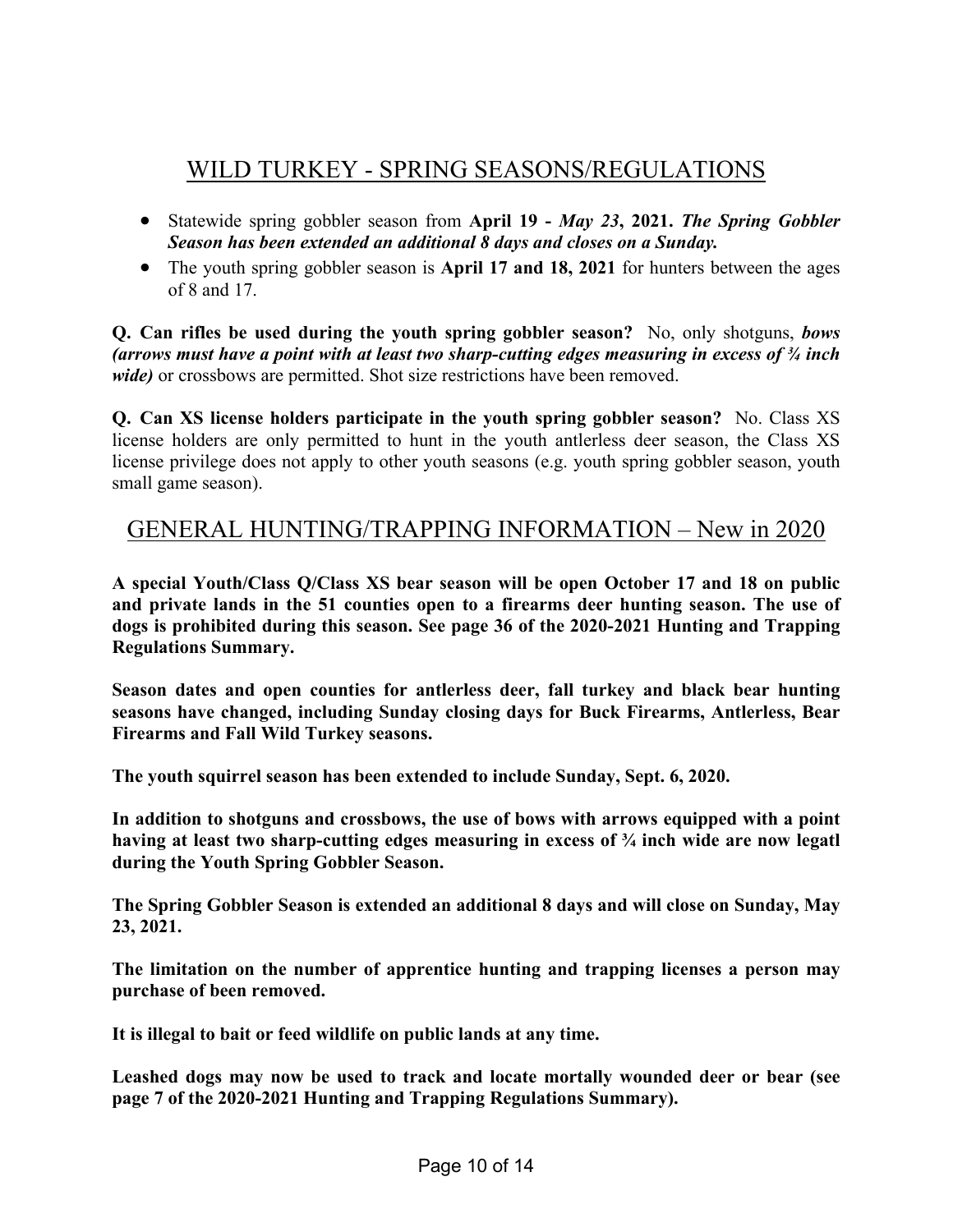#### **A West Virginia resident child under 12 years of age and that has been legally adopted is eligible for a infant lifetime license provided that the license is purchased within two years of the adoption order or decree.**

#### **Bolts and arrows at least 16 inches long, including the insert and the nock, are legal for use with a crossbow.**

Please consult the 2020-2021 Hunting and Trapping Regulations Summary for additional details.

A Lifetime Senior/Hunting/Trapping/Fishing License (Class XS) is required of all resident hunters, trappers and anglers who reach 65 years of age on or after Jan. 1, 2012 (with the exception of landowners and lifetime license holders).

Resident and Non-resident Apprentice Hunting/Trapping/Fishing licenses are available as of Jan. 1, 2013. These licenses will allow a person who wants to try hunting without taking a hunter education course to do so. However, stipulations apply, including that an individual must be accompanied by a licensed adult hunter and must not have purchased a base hunting license in previous years. See hunting and trapping regulation summary for additional details.

Law relating to the discharging of firearms in the vicinity of dwellings was modified in 2013 - It is illegal to shoot a firearm within 500 feet of a school, church or dwelling, or on or near a park or other place where persons are gathered for pleasure; provided, a resident or guest of a dwelling may shoot a firearm within 500 feet of the dwelling where the person lives, if all residents of the dwelling consent and no other dwellings are within 500 feet*.*

It is illegal to shoot, hunt or trap upon the fenced, enclosed, purple paint marked or posted lands of another person without having on possession written permission from the landowner. For the purposes of the purple paint posting law: boundaries must be marked with a clearly visible purple paint marking, consisting of 1 vertical line no less than 8 inches in length and 2 inches in width, and the bottom of the mark not less than 3 nor more than 6 feet from the ground or normal water surface. Such marks must be affixed to immovable, permanent objects that are no more than 100 feet apart and readily visible to any person approaching the property. Signs shall be posted at all roads, driveways or gates of entry onto the posted land so as to be clearly noticeable from outside the boundary line*.* 

# OTHER FREQUENTLY ASKED QUESTIONS

#### NONRESIDENT HUNTERS

**Q. Is the buck season a hunter's choice season?** No. Hunters must possess a valid Class NN stamp to hunt antlerless deer. Hunters may take two (2) deer per day (if they have the appropriate licenses and/or permits); however, only one (1) antlered deer may be taken on any given day.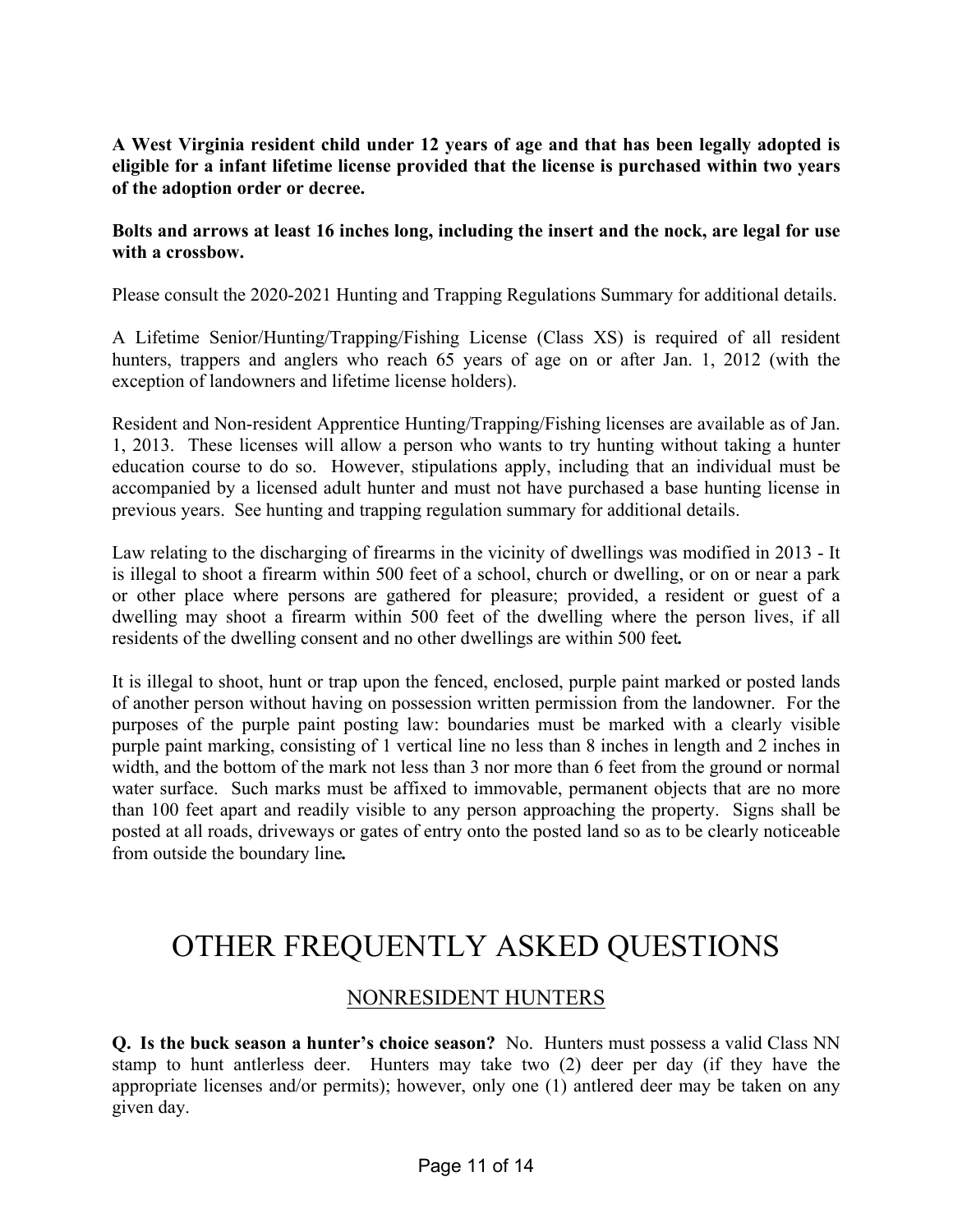**Q. I'm a nonresident and I am coming to WV to hunt deer. Does my 14 year old son need a license?** Yes. All nonresidents (except those who have a WV lifetime license), regardless of age, are required to possess a nonresident license. Both resident and nonresident hunters born on or after Jan. 1, 1975, must show proof of completing a certified hunter education course prior to purchasing a base license. Nonresident hunters between the ages of 8 and 17 may purchase a nonresident junior sportsman license (XXJ) for \$16 along with a CS/LE stamp for \$13 to take one (1) buck gun, one (1) archery or crossbow, and one (1) muzzleloader deer (during the traditional seasons). Additional licenses are required to hunt antlerless deer and to take additional archery and firearm deer.

**Q. I live in Ohio and I own property in Marion County. Can I hunt without a license on my own property?** No. Nonresidents, even though they own and pay taxes on property in WV, cannot hunt on the property they own in WV without first obtaining a nonresident license.

**Q. I am a nonresident and possess Class E, CS/LE stamps. Am I required to purchase a Class UU stamp if I substitute my bow or crossbow for a gun during a regular gun season?** No. Except that a bow may not be substituted for a gun during the muzzleloader season.

**Q. I purchased a Class X license in January and moved to PA in June. Can I still hunt as a WV resident in November?** Yes. A resident, who purchased a license during the year and holds a valid resident license when he moves out of the state, may continue to use the resident license for the rest of the calendar year. Only senior citizens over 65, Class Q and veterans surrender their hunting privileges when leaving the state.

**Q. I am a nonresident and only want to hunt bear, what licenses do I need?** Nonresidents who plan to hunt only bear must purchase a nonresident bear hunting license Class EE (\$162), a Bear Damage Stamp DS (\$10), and a Conservation/Law Enforcement Stamp (\$13), unless they hold a Class DT license. A Class I (\$2) stamp is needed for hunting on a National Forest. To hunt other species, a nonresident must have a Class E (\$119) license and appropriate stamps.

**Q. What is the CS/LE Stamp?** The Conservation/Law Enforcement Stamp (CS/LE) is required of all nonresident hunters, anglers and trappers along with a base license that applies to the type of hunting (i.e., Class E, EE, or H). Funds derived from the sale will pay for expenses relating to general enforcement of state laws pertaining to the conservation of fish, wildlife and/or law enforcement education programs.

**Q. I am a handicapped nonresident hunter. Can I participate in the special Class Q hunts for deer in WV?** Yes, provided you qualify for and obtain a Class Q hunting permit from the state of WV and purchase the appropriate licenses (i.e., Class E and Class CS/LE).

#### RESIDENT LANDOWNER

**Q. How many deer can I kill on my own property?** A resident landowner on his own property can kill the same number of deer as a licensed hunter and no more. A hunter (licensee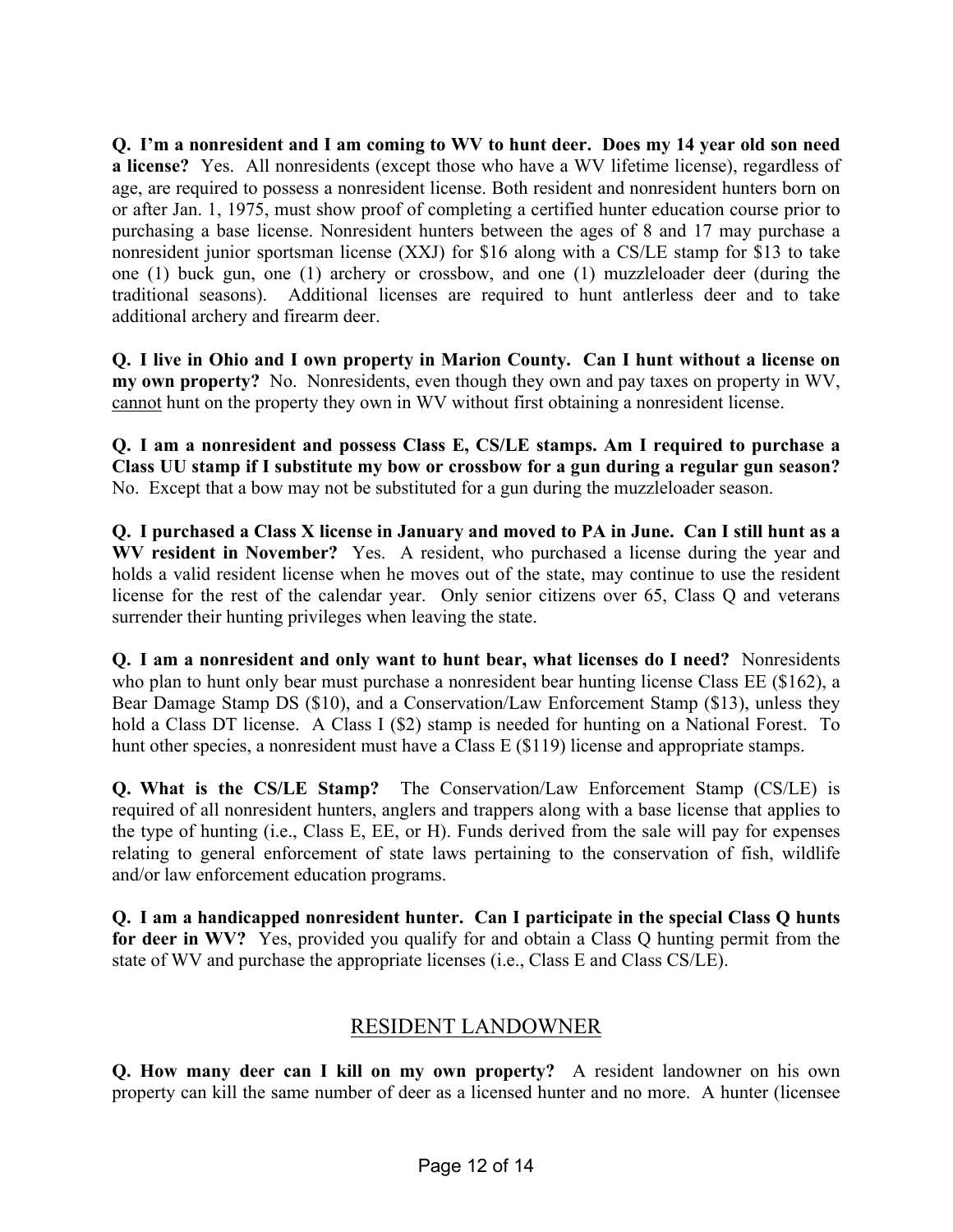or landowner) cannot exceed the number of deer allowed in the respective season.

**Q. I bought a Class X Hunting and Fishing license and own property in Brooke County. Can I kill my first deer as a licensed hunter and then kill my additional deer as a landowner?** Yes. However, the additional deer must be killed on your own land.

**Q. I bought a Class X Hunting and Fishing license and own property in Brooke County. Can I kill my first buck during the buck-firearms season as a landowner and then kill an additional deer on a Class X license on my buddy's property?** Yes. The hunter may kill his first deer as a landowner (fulfilling his RG privilege) and his additional deer on his Class X license.

**Q. I am a West Virginia resident; can I hunt without a license on my resident parents' property?** Yes. WV resident children may hunt on their resident parents' property without a license. Resident parents may hunt on their resident children's property without a license.

**Q. Are landowners exempt from field tagging game?** No. A landowner or hunter must complete a field tag before moving the animal from where it was killed, but now has the option of attaching the tag to the deer or staying with the animal and keeping the completed field tag on their person. Immediately upon arriving at their residence, camp, hunting lodge, vehicle or vessel the field tag must be attached to the carcass and remain there until the animal is retagged with a DNR-issued game tag number.

**Q. Does a resident under the age of 15 have to be accompanied by a licensed hunter or equivalent when hunting on his resident parents' property?** Yes, unless the person under the age of 15 actually owns the land.

#### LIFETIME LICENSE

**Q. I now reside in Ohio and possess a West Virginia lifetime license; do I need a Waterfowl Stamp?** Yes, a federal migratory waterfowl stamp and a harvest information program (HIP) card are required.

**Q. I now reside in Ohio and possess a West Virginia lifetime license and want to antlerless deer hunt. What stamp do I buy, and can I hunt in counties that are only open to residents?** You buy a resident Class N stamp and you can hunt in counties open to residents or nonresidents; however, to hunt in one of the limited wildlife management areas, state forests or counties, you must have been selected and issued an eligibility card in addition to the Class N stamp.

#### MILITARY LICENSE

**Q. What licenses does a nonresident military person have to purchase?** All licenses that a nonresident has to obtain.